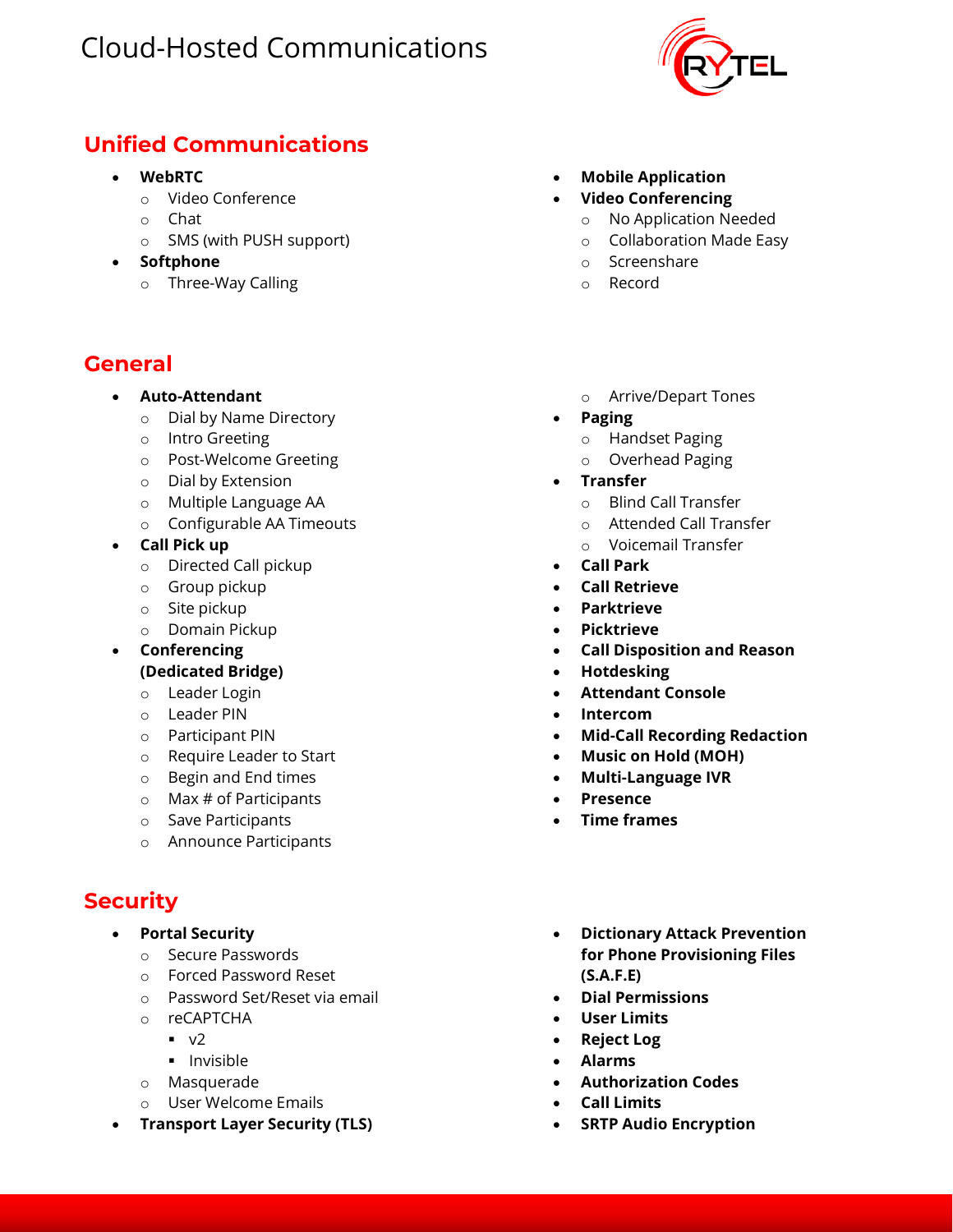## **Call Center**

- **Call Queue Routing**
	- o Round Robin (longest idle)
	- o Ring All
	- o Linear Hunt
	- o Linear Cascade
		- Agents to Ring initially
		- Agents to add after
		- timeout
	- o Call Park
	- o Forward if Unavailable
	- o Forward if Unanswered
	- o Call Back
	- o SMS queuing
- **General Call Queue Settings**
	- o Call Recording
	- o Statistics
	- o Message to Agent
	- o Require Agents
	- o Require Music on Hold (MOH)
	- o Logout Agent on Missed Call
	- o Intro Greetings
- **Monitoring**
	- $\circ$  Listen In No ability to talk to either agent or caller
	- o Barge In full two-way audio with Agent and Caller

#### **User**

- **Answering Rules**
	- o Ring Time Out
	- o Do Not Disturb(DND)
	- o Call Screening
	- o Call Forwarding
		- Always/When Busy/When Unanswered/When Offline
- **Conferencing (Owned Bridge)** 
	- o Leader Login
	- o Leader & Participant PINs
	- o Require Leader to start
	- o Begin and End Time
	- $\circ$  Max # of Participants
	- o Save Participants
	- o Announce Participants
	- o Arrive/Depart Tones
- o Whisper only one-way audio with Agent only
- **Call Queue Thresholds**
	- o Max Expected Wait Time
	- o Max Queue Length
	- o Queue Ring Timeout
	- o Agent Ring Timeout
- **Call Center Stats-Home Page**
	- o Callers Waiting
	- o Average Wait Time
	- o Average Handling Time
	- o Abandon Rate
	- o Calls Answered
	- o Call Volume
- **Call Center Reports (can be received via email)**
	- o Queue Statistics
	- o Agent Statistics
	- o Agent Availability
	- o DNIS Statistics
- **Call Center Agent Settings** 
	- o Agent Status
	- o Wrap Up Time
	- o Max Simultaneous Calls
	- o Queue Priority for Agent
	- o Request Confirmation
	- o Auto-Answer
- **Voicemail**
	- o Voicemail to Email
	- o Voicemail Distribution List (Deep Copy)
- **Call Waiting**
- **Delayed Simultaneous Ring**
- **Extension Forbid List**
- **Localization**
- **Music on Hold (MOH)**
- **Operator Forward**
- **Presence**
- **Ring All**
- **Simultaneous Ring (Sim Ring)**
- **Time Frames**
- **Gravatar Integration**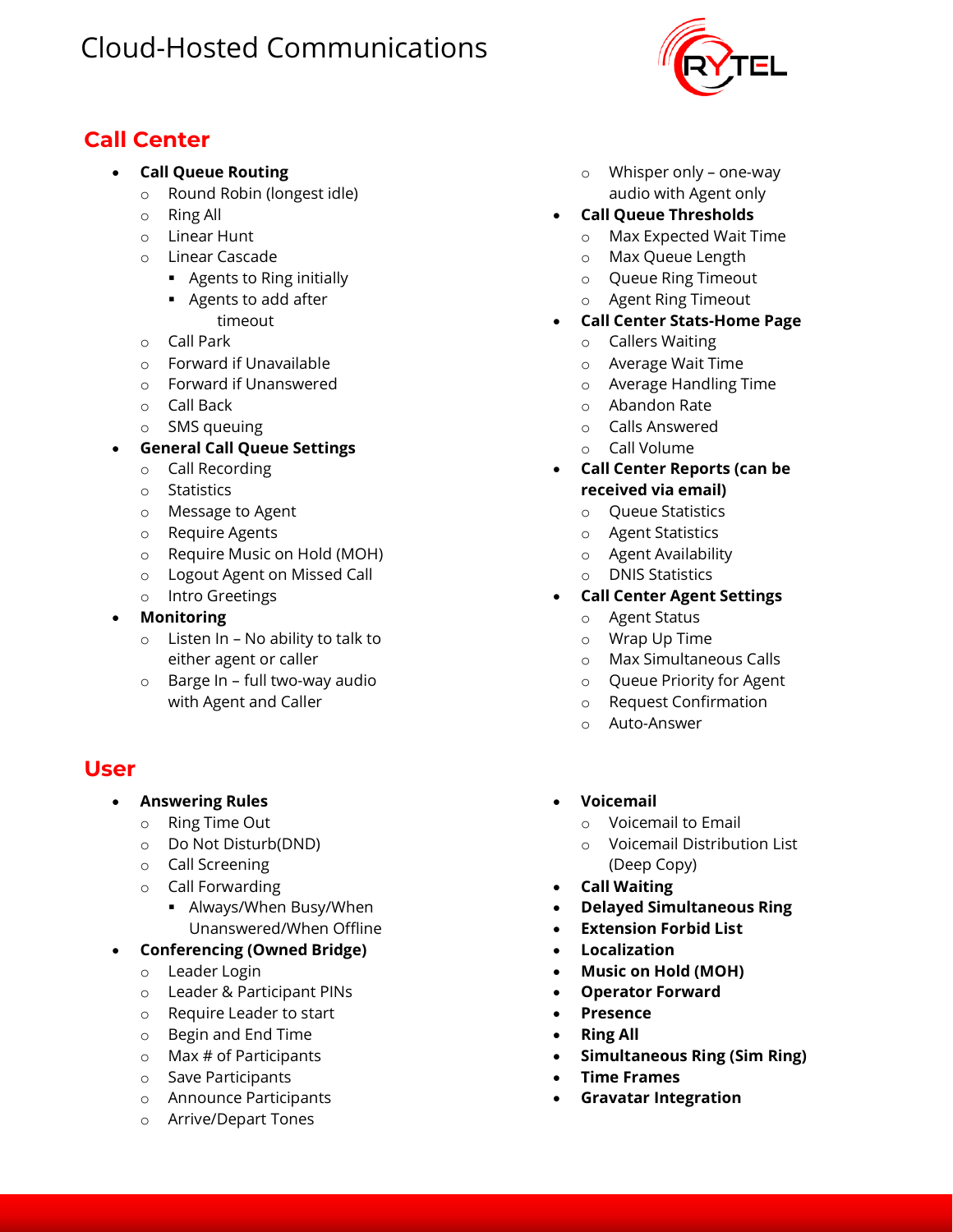### **Monitoring**

- **Call Center Reports (can be received via email)**
	- o Queue Statistics
	- o Agent Statistics
	- o Agent Availability
	- o DNIS Statistics
- **Call Center Stats-Home Page**
	- o Callers Waiting
	- o Average Wait Time
	- o Average Handling Time
	- o Abandon Rate
	- o Calls Answered
	- o Call Volume
- **Analytics – create customized dashboards/wallboards**
- **Domain Graphs & Statistics**
	- o Peak Active Calls
		- By Hour
		- By Day
		- **•** By Minute
		- All Calls
		- Offnet Only
	- o Call Volume
		- By Hour
		- By Day
		- All Calls
		- Offnet Only

#### **Device Related**

- **Auto-Provisioning**
- **Bulk edit via portal**
- **Customization of Phone Directories**
- **Device Overrides- via portal and Admin UI**
- **Device Passwords-via portal and Admin UI**
- **Inventory**
- **Inventory import – via portal and Admin UI**
- **Geography Based Provisioning**
- **Hotdesking**
- o Total Minutes
	- By hour
	- By Day
	- All Calls
	- Offnet Only
- o Users and Applications (per Domain)
	- $\blacksquare$  # of Users
	- $\bullet$  # of Devices
	- $\blacksquare$  # of Auto-Attendants
	- # of Call Queues
	- # of Conferences
	- # of Phone Numbers
- **Usage Stats** 
	- o Calls
	- o SMS
	- o Current Month
	- o Previous Month
- **Account Codes**
- **Call History**
- **Recording**
	- o Recording Email Notification
- **Server Management**
- **SIP Trace**
- **Trend Analysis**
- **CDR Export via portal**
- **Mass Resync**
- **Message Waiting Indicator (MWI)**
- **N-way Call**
- **Preferred Server Location**
- **Shared Line Appearance (SLA)**
- **Star Codes**
- **User Agent Permit Filter**
- **Video Telephony**
- **GUI for device button and template deployment**
- **Queue Status Monitored BLF**
- **Day/Night Mode Monitored BLF**